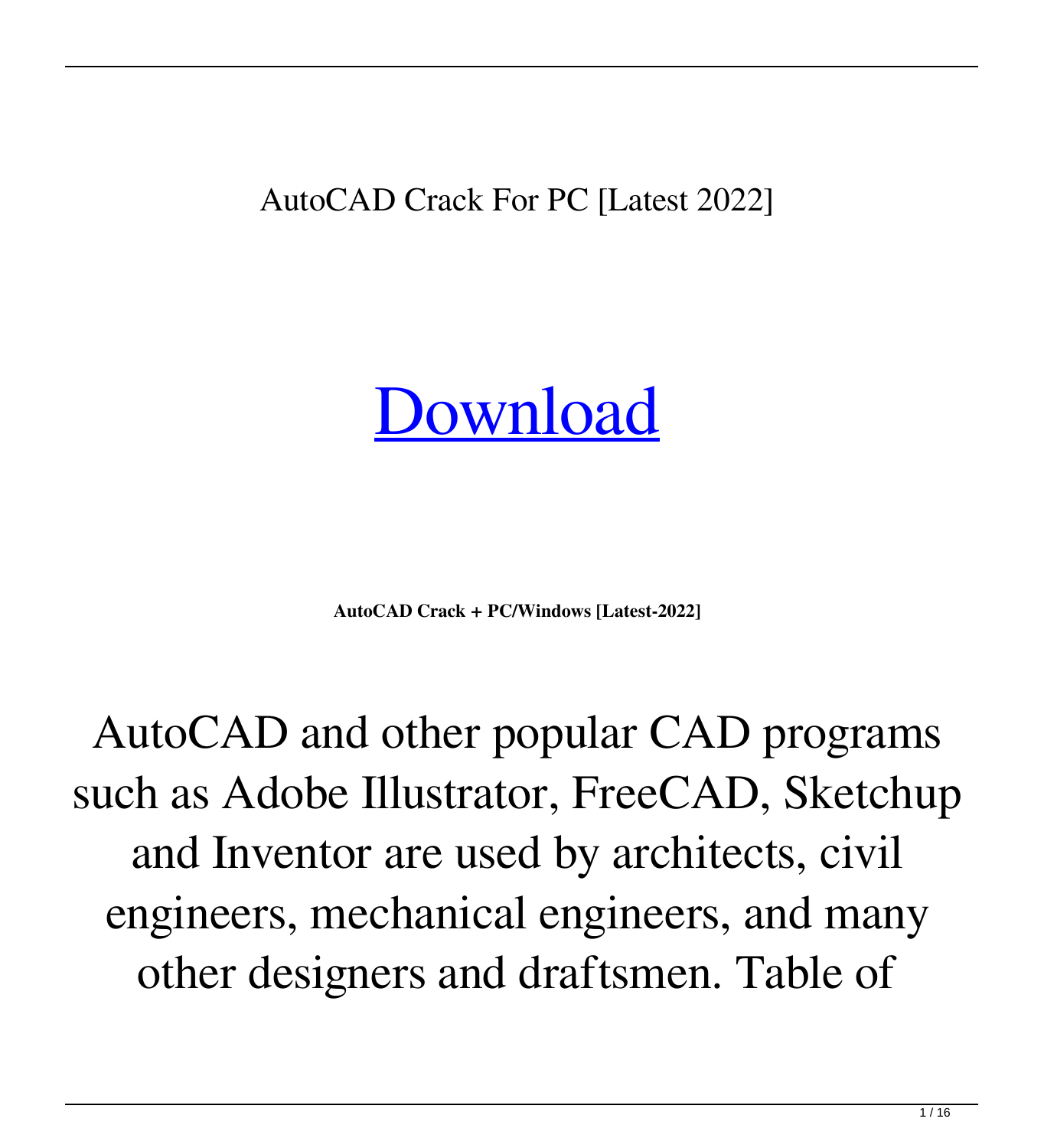Contents Basic AutoCAD and AutoCAD LT Commands AutoCAD Definition AutoCAD LT Basic AutoCAD LT Commands vs. Basic AutoCAD Commands in Non-English Countries The 2019 Revamped AutoCAD Commands in a Few Different Languages This Guide is a collection of tips, tutorials, and command walkthroughs for AutoCAD and AutoCAD LT. Some are tips that we've gathered and refined while others are new. Thanks to Amazon and the fine folks at Bluehost, we can share the latest and greatest with you. AutoCAD and AutoCAD LT basics If you've never worked with AutoCAD or AutoCAD LT before, this is a basic primer on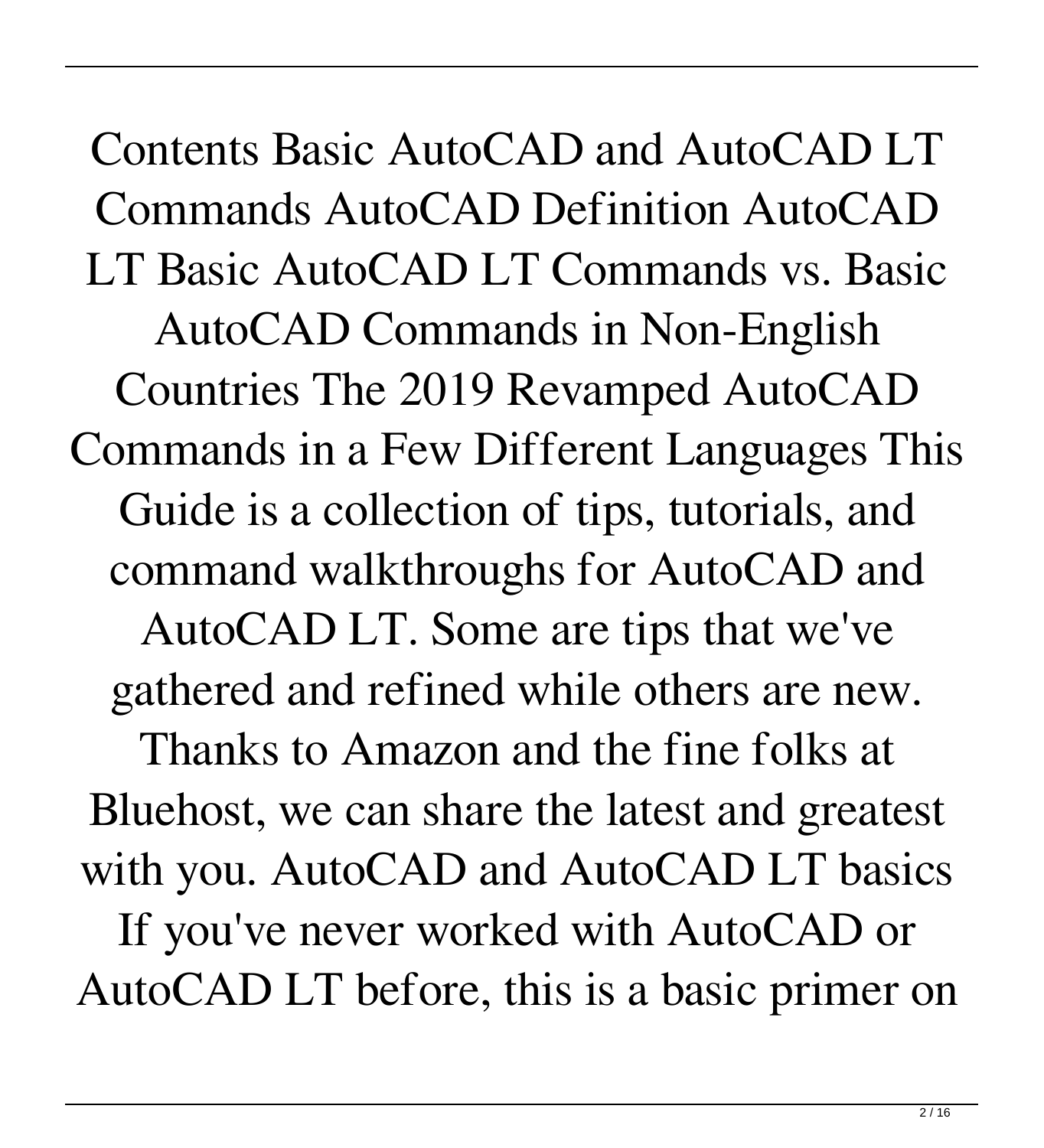the software that you can use to create, edit, and share your designs. In these articles, we'll go over how to perform the basic tasks like drawing, modeling, and arranging objects. Basic Commands for AutoCAD and AutoCAD LT We'll briefly review a number of the most common commands for creating, editing, and arranging objects. By learning these commands, you'll be able to work with AutoCAD and AutoCAD LT at your own pace, rather than having to first find and read a lengthy manual to get started. Drawing A basic drawing in AutoCAD and AutoCAD LT takes no more than a few seconds to complete. To draw a line, use the Line command. By default,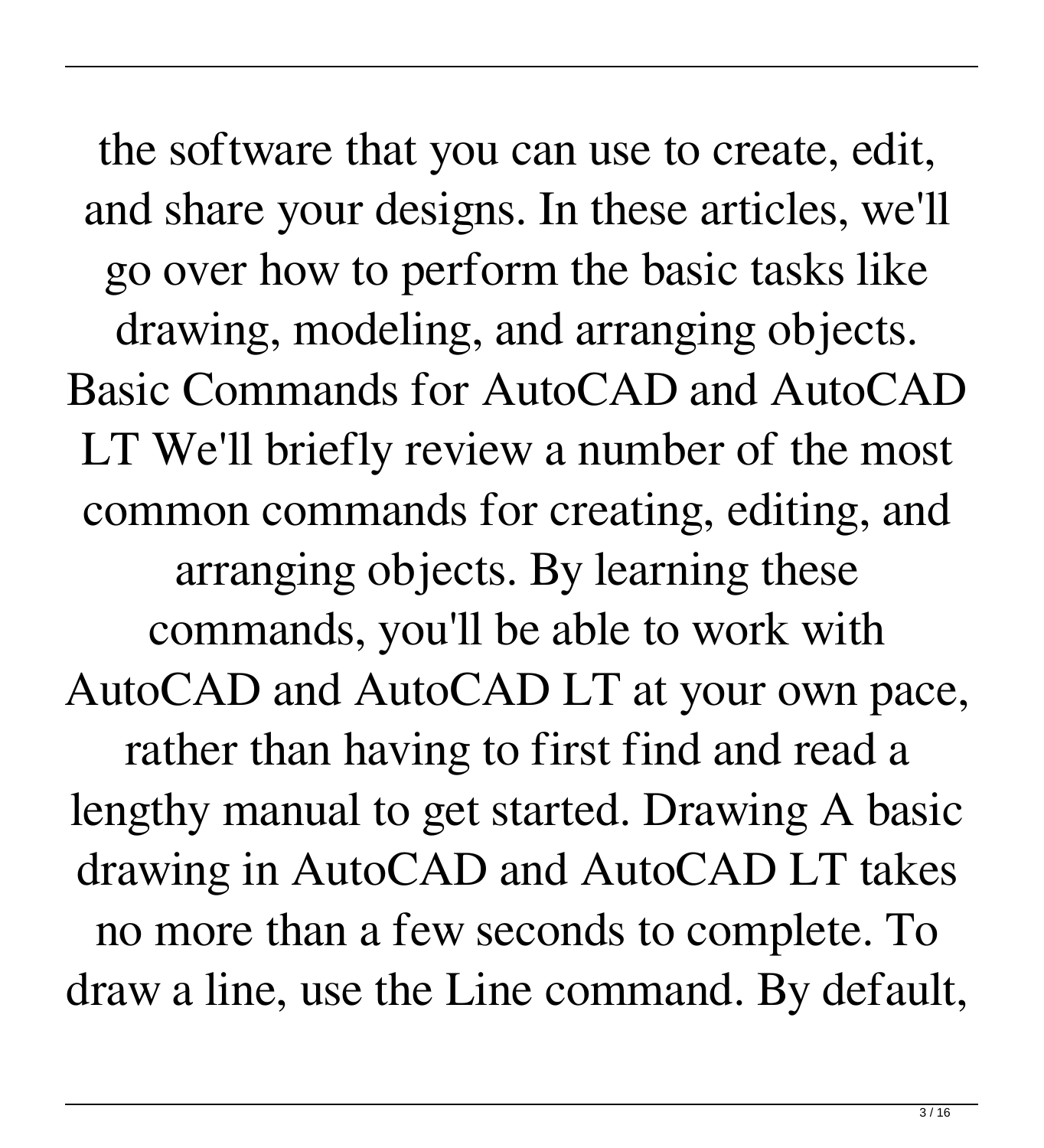AutoCAD and AutoCAD LT create a straight line, but you can specify a line that's curved or has a specified length. You can also use the Line command to create a circle, ellipse, or hyperbola. These are more commonly known as "arcs." Arc Create arc with two endpoints, offset Create a circle Arc definition shape Create arc with specified arc definition. Scale To scale an object, use the Scale command. AutoCAD and AutoCAD LT offer a number of different scaling methods. In the Scaling dialog box, you can specify a scale factor (defaulting to 100%), constrain the scale to only one axis, and specify the change in shape along one or more axes. Use the Snap and SnapTo rules to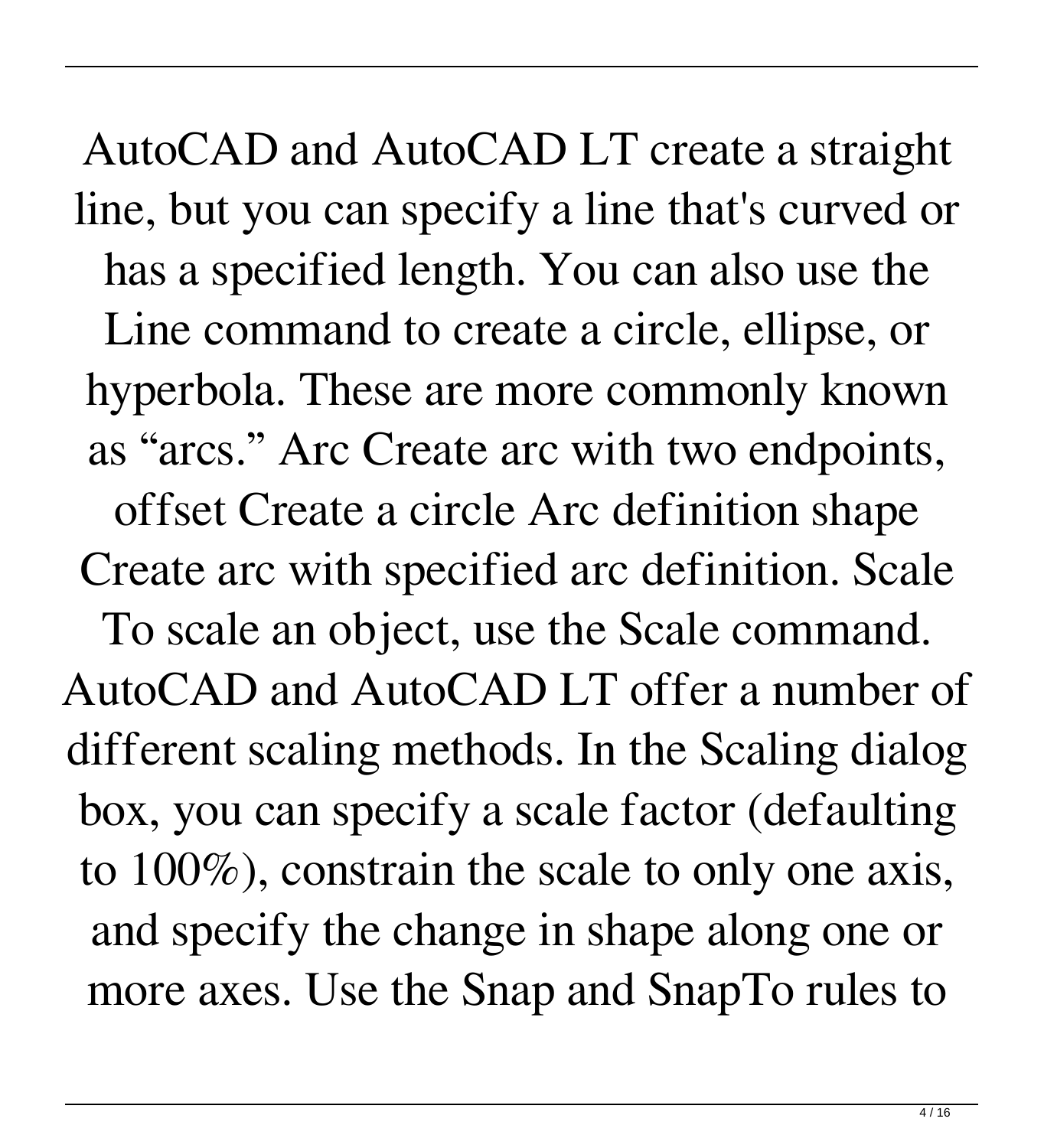Windows-based support AutoCAD LT, formerly AutoCAD (basic), is a part of AutoCAD family, which consists of three different products for different purposes. AutoCAD LT allows editing 2D drawings and editing, organizing and printing 2D drawings. It was formerly a feature of the standalone AutoCAD LT, and was renamed Autocad LT to reflect the fact that it is part of the AutoCAD product family. AutoCAD LT 2017 AutoCAD LT 2017 is a standalone version of AutoCAD LT with additional features. This version was released in late 2015. AutoCAD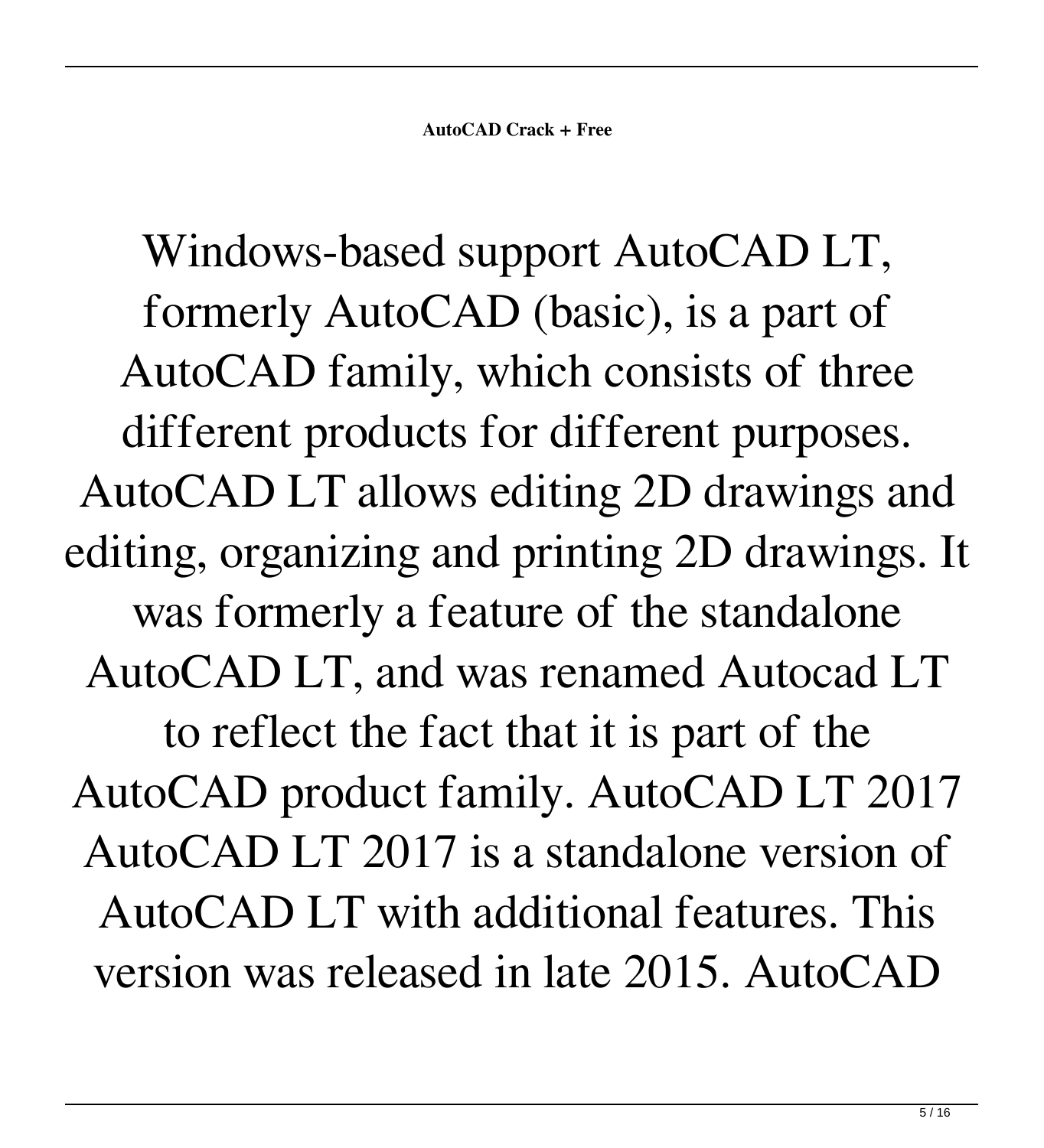LT 2017 is compatible with previous versions of AutoCAD and earlier versions of AutoCAD LT. AutoCAD LT 2017 is available as a free and as a stand-alone product. AutoCAD LT 2017 has replaced the standalone AutoCAD LT 2010 product, with support for 4D modeling, 2D drawings, enterprise collaboration, Web based drawing creation and other features. AutoCAD LT 2017 is available for Microsoft Windows operating systems. AutoCAD LT 2017 is available in several languages (English, French, German, Spanish, Japanese, Portuguese, Russian and Turkish) AutoCAD LT 2017 is available through AutoCAD Exchange Apps for Microsoft Windows.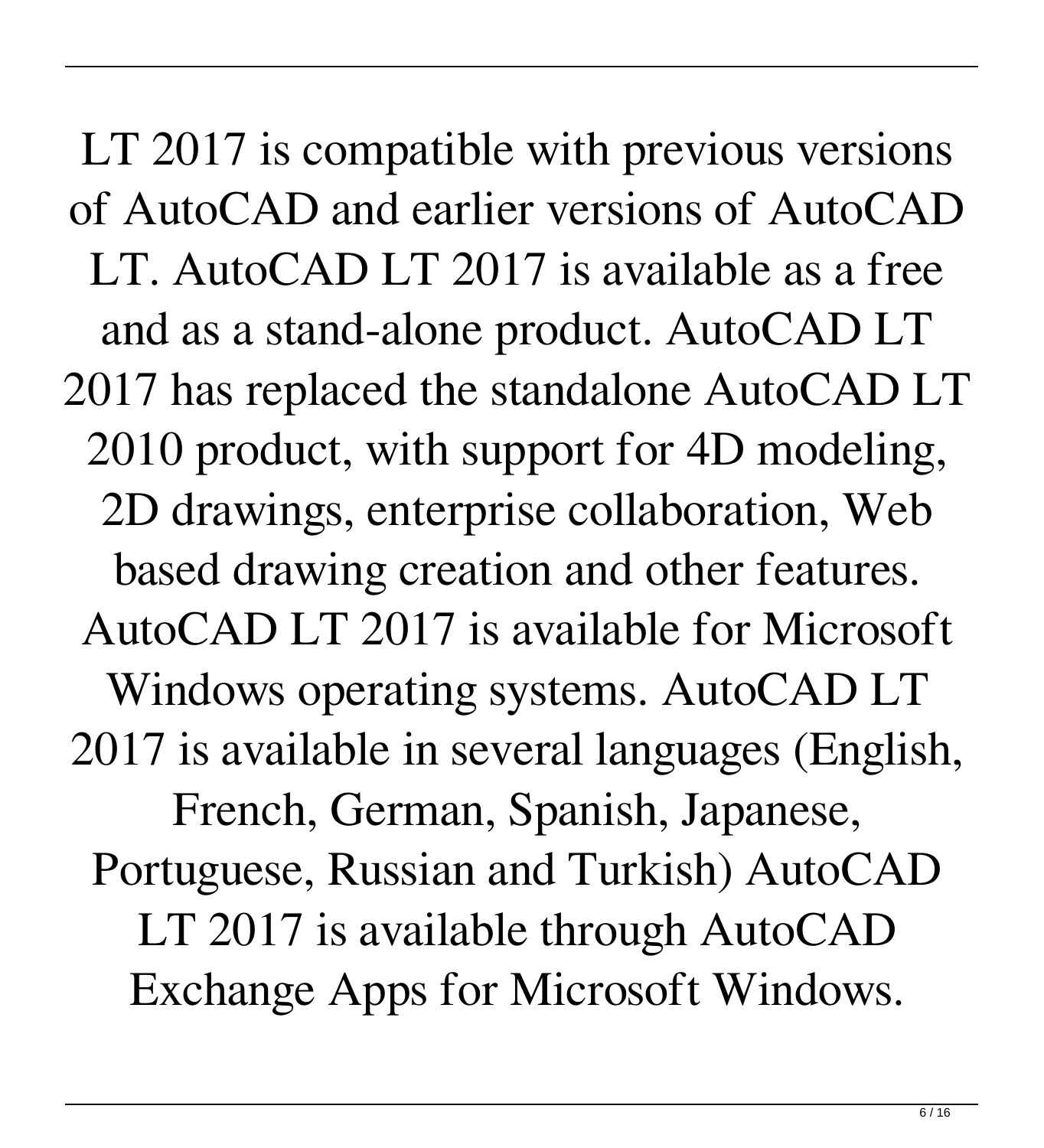AutoCAD LT 2017 also comes with an AutoCAD LT2017 Extension Pack: AutoCAD LT 2017 Extension Pack gives access to the new CAD standards, including exporting DWG files in DXF format and updating the file with the new DXF formatting standards, automatic style setup, easy relationship and dimension creation, context-sensitive icons and much more. In addition, the Extensible Markup Language (XML) import and export of DWG files was improved, and AutoCAD LT 2017 was added to the AutoCAD Exchange Apps store. AutoCAD LT 2017 contains the following features: CAD Standards DWG Exchange Format AutoCAD LT 2016: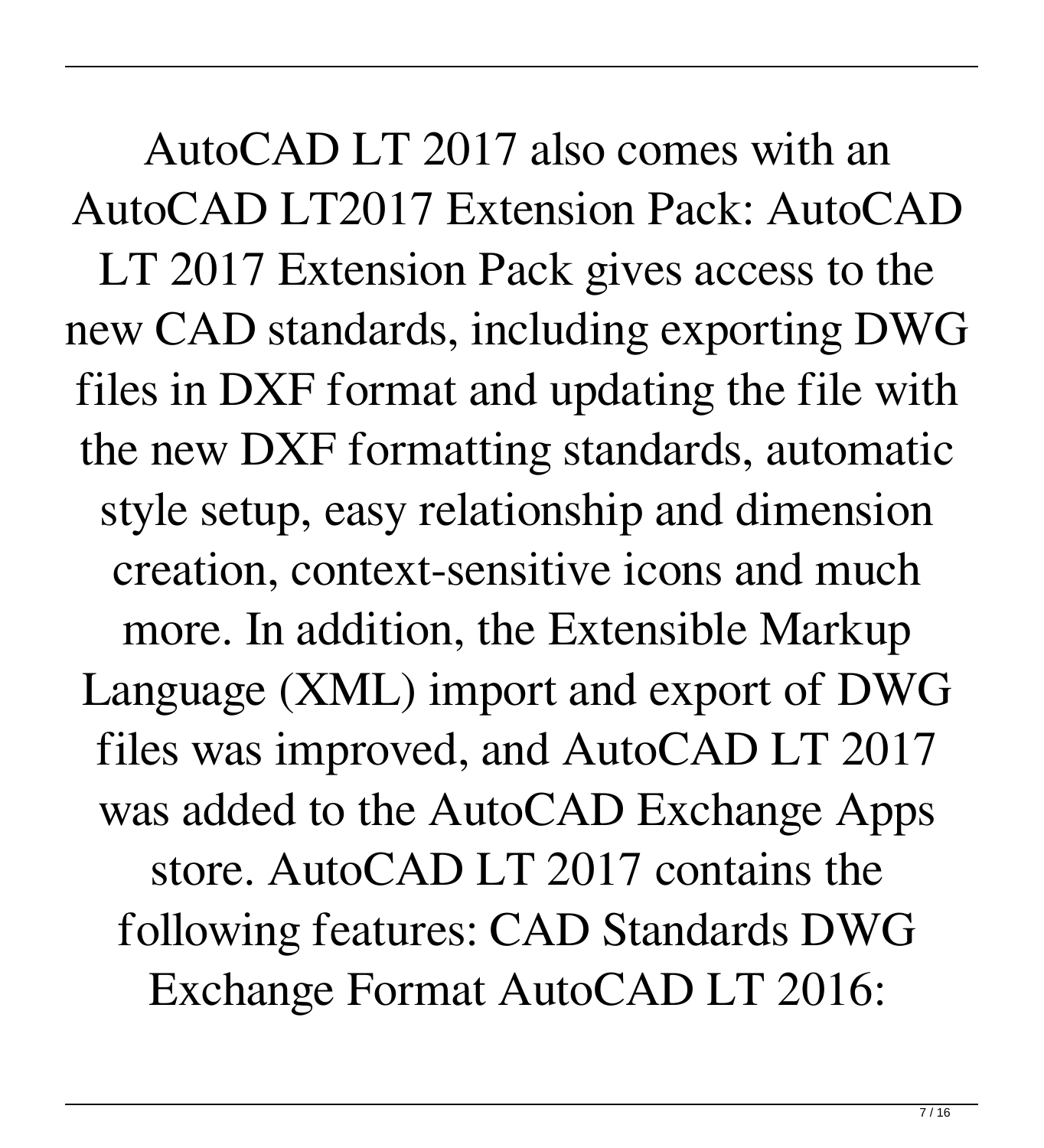AutoCAD LT 2016 is a standalone version of AutoCAD LT. It is available in three editions: AutoCAD LT 2016 AutoCAD LT 2016 Extended (optional) AutoCAD LT 2016 Enterprise (optional) AutoCAD LT 2016 is available in multiple languages (English, French, German, Spanish, Italian, Japanese, Brazilian Portuguese, Polish and Russian). The Autodesk Exchange Apps store has AutoCAD LT 2016 on Microsoft Windows. AutoCAD a1d647c40b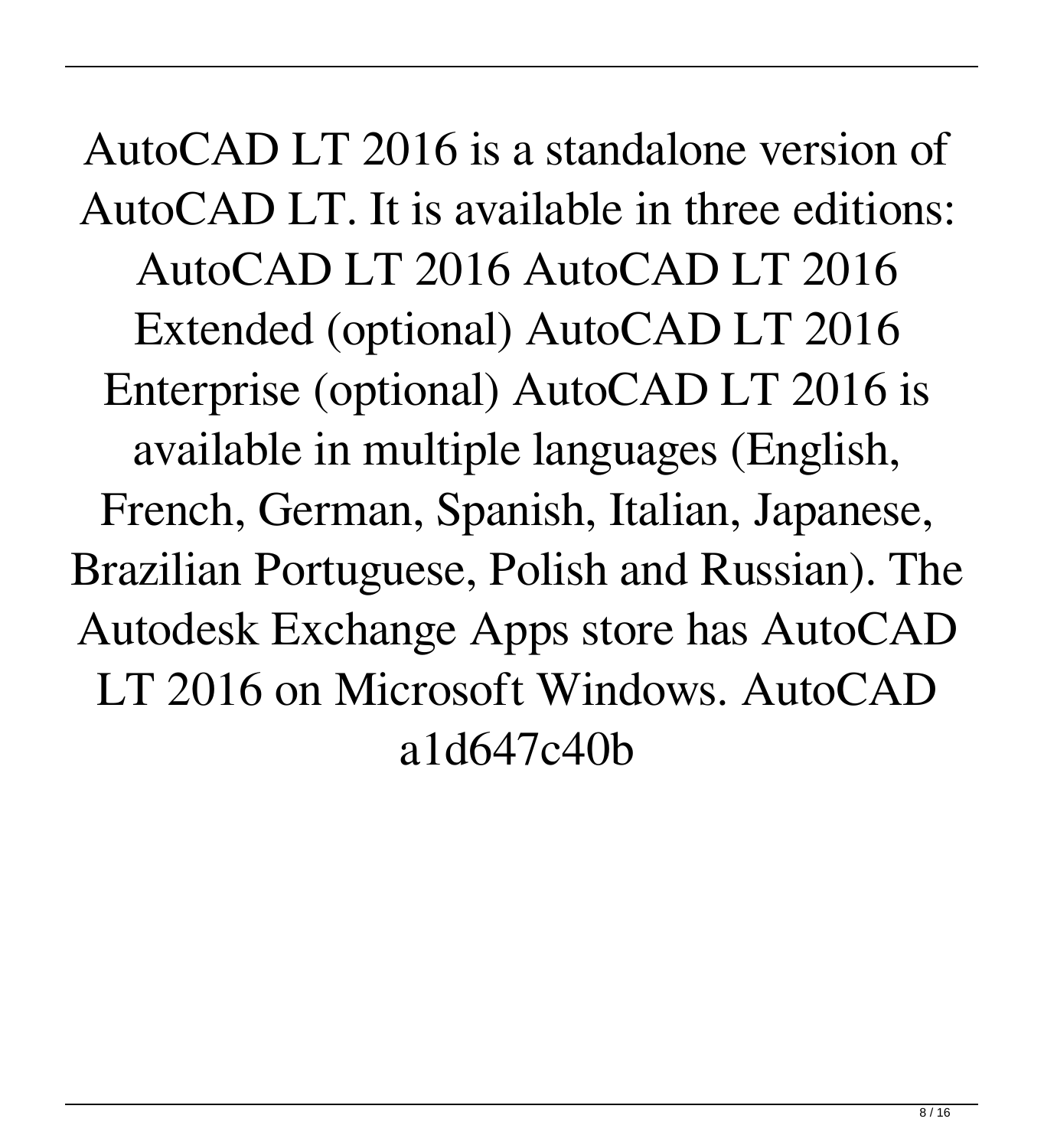Open AutoCAD and activate the active command. Open the "User Preferences" window, select the keygen tab and change the file extension from.rar to.zip. Open the "User Preferences" window, press "Settings" and select "Open the file". Press "OK" and press "OK" again, to open the keygen. Copy the keygen to your Autocad.exe folder. Download the setup version of Autodesk MTC, run the setup and do not accept the license agreement. Restart your computer and type in the serial number when prompted for the activation. Copy the files from the installation folder to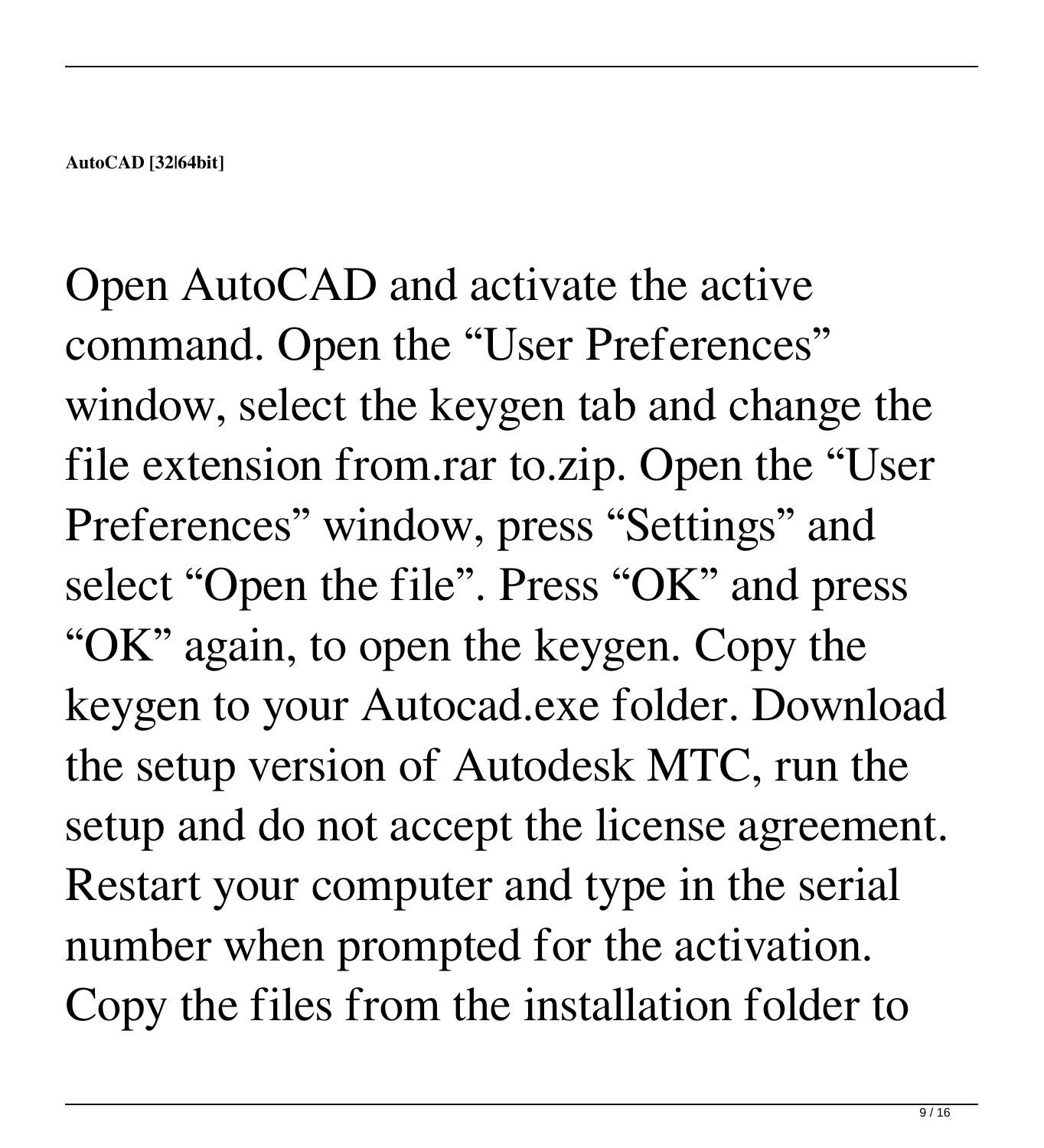your C:\\Autodesk MTC folder. Sänka-Järnvägen får hantera ensamkommande flyktingar på båtar. Den nya regeringen har skisserat planer på att skapa lagliga platser för invandrare att bo i Sverige. Ett sätt är att göra Sänka och Fästningsbron permanenta. -Vi försöker i något slags första steget komma fram till att det är viktigt att människor kan uppleva Sverige som en trygg, enklare och mer lättillgänglig plats. På så vis uppstår en ny allians mellan den svenska och invandrade befolkningen, säger justitieminister Morgan Johansson (S) till TT.Abrasive members are used in cutting and smoothing machines such as disc grinders, pad grinders, wire brush, and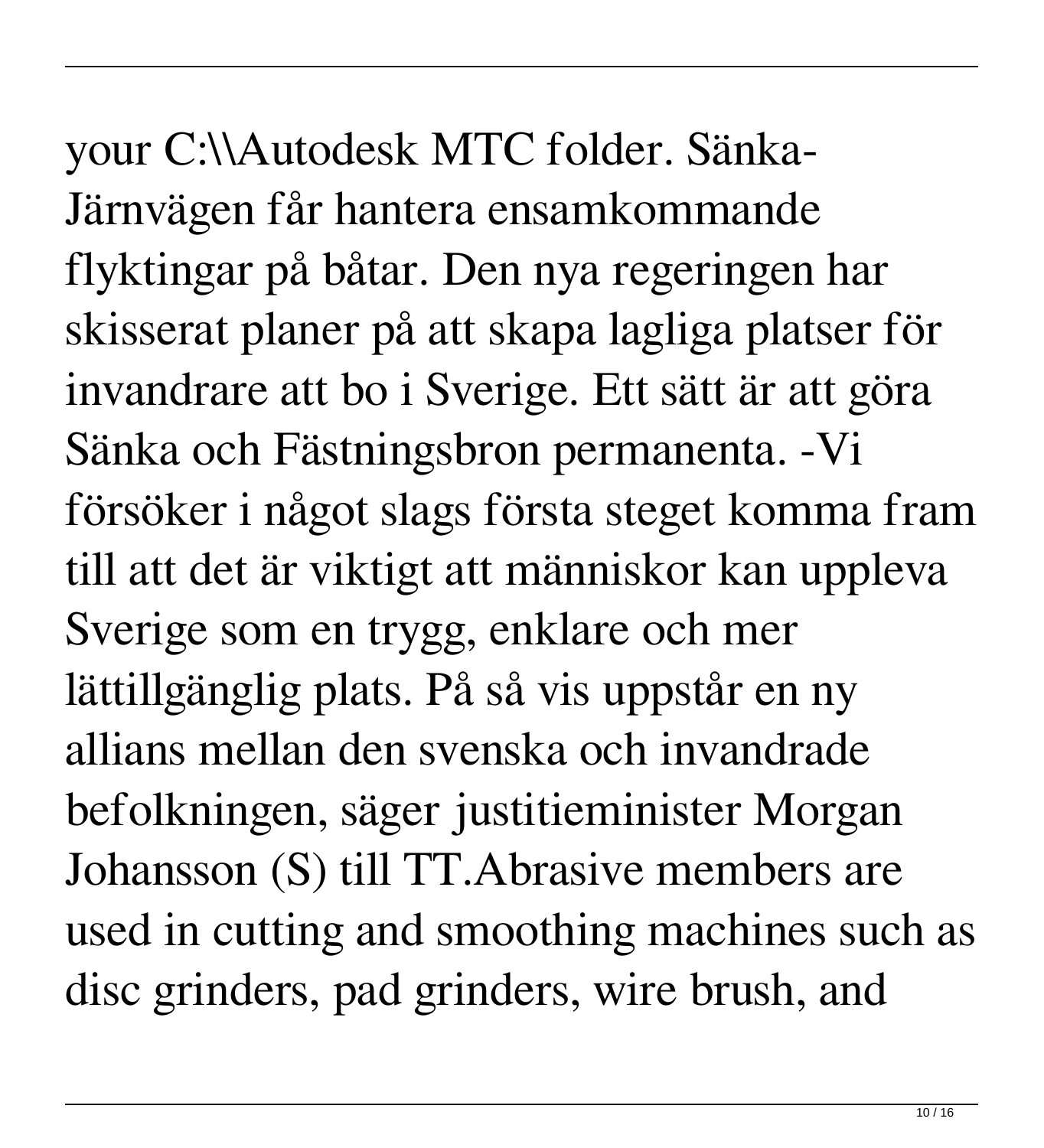saws. An abrasive disc is bonded to the rim of the abrasive plate to form an abrasive wheel and a press fits the abrasive wheel over a headstock spindle. Abrasive wheels of this type are shown in U.S. Pat. Nos. 2,590,355 and 2,799,920. Abrasive discs are used for cutting a wide variety of materials such as wood, sheet metal, and glass, in grinding or finishing applications such as cutting or polishing wheels, abrasive discs

**What's New In?**

Trace the Mask: Use Mask Assist to analyze a model and dynamically trace it to a new layer.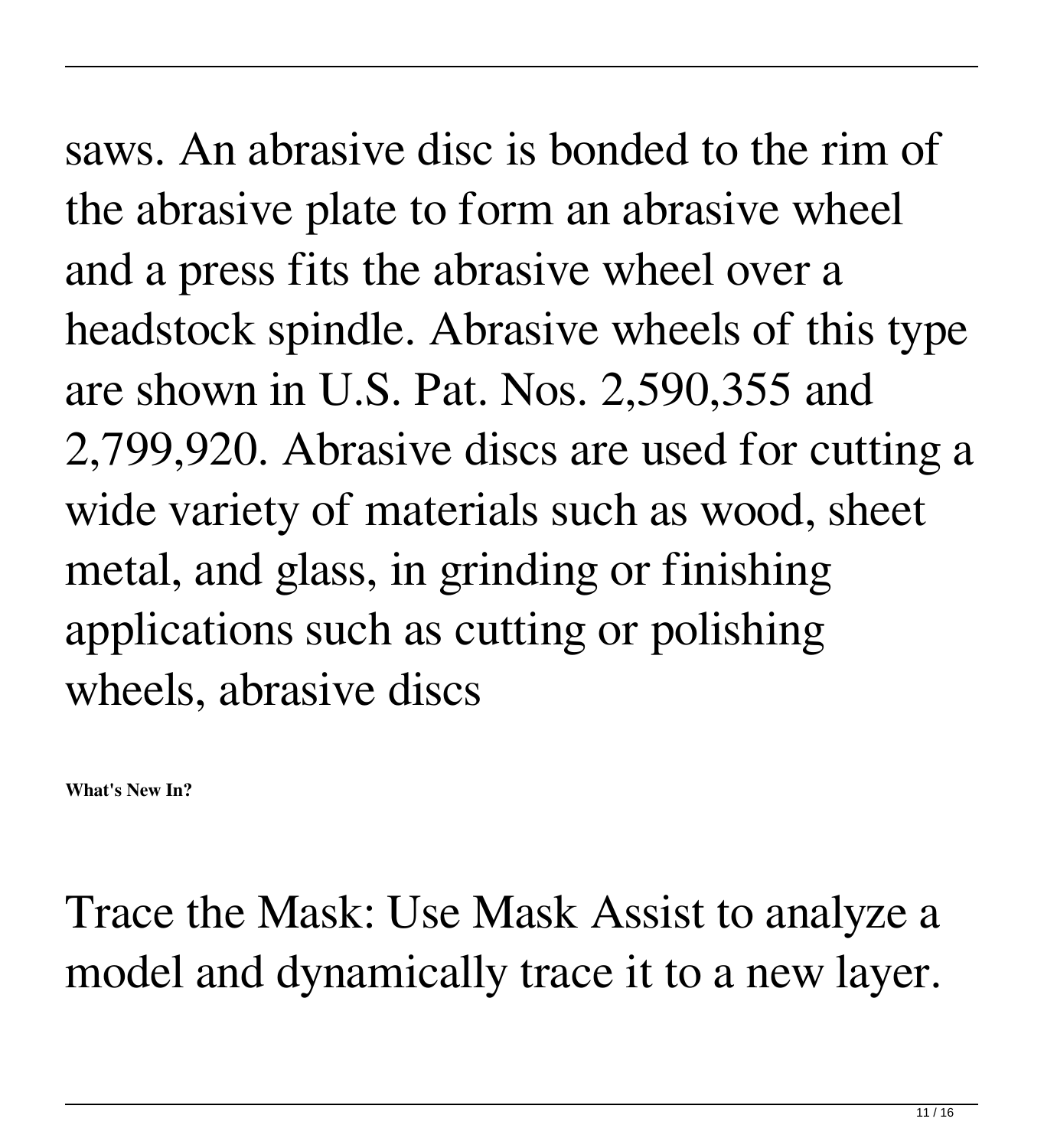This allows you to trace a mask which is automatically generated from a graphic style and automatically highlights what it's tracing over. (video: 3:30 min.) Crop 3D Files: Crop 3D surfaces to fit an area without the need for clip commands. It automatically slices the model to fit your area. (video: 1:30 min.) Adjusting Dimension Options: Adjust dimension options with a single click, and store your adjustments for future use. You can also adjust dimension options globally and permanently for the entire drawing. (video: 1:50 min.) Align to Edge: Find the edges of a shape and align your drawing to them. Align to edges is perfect for 3D design, and includes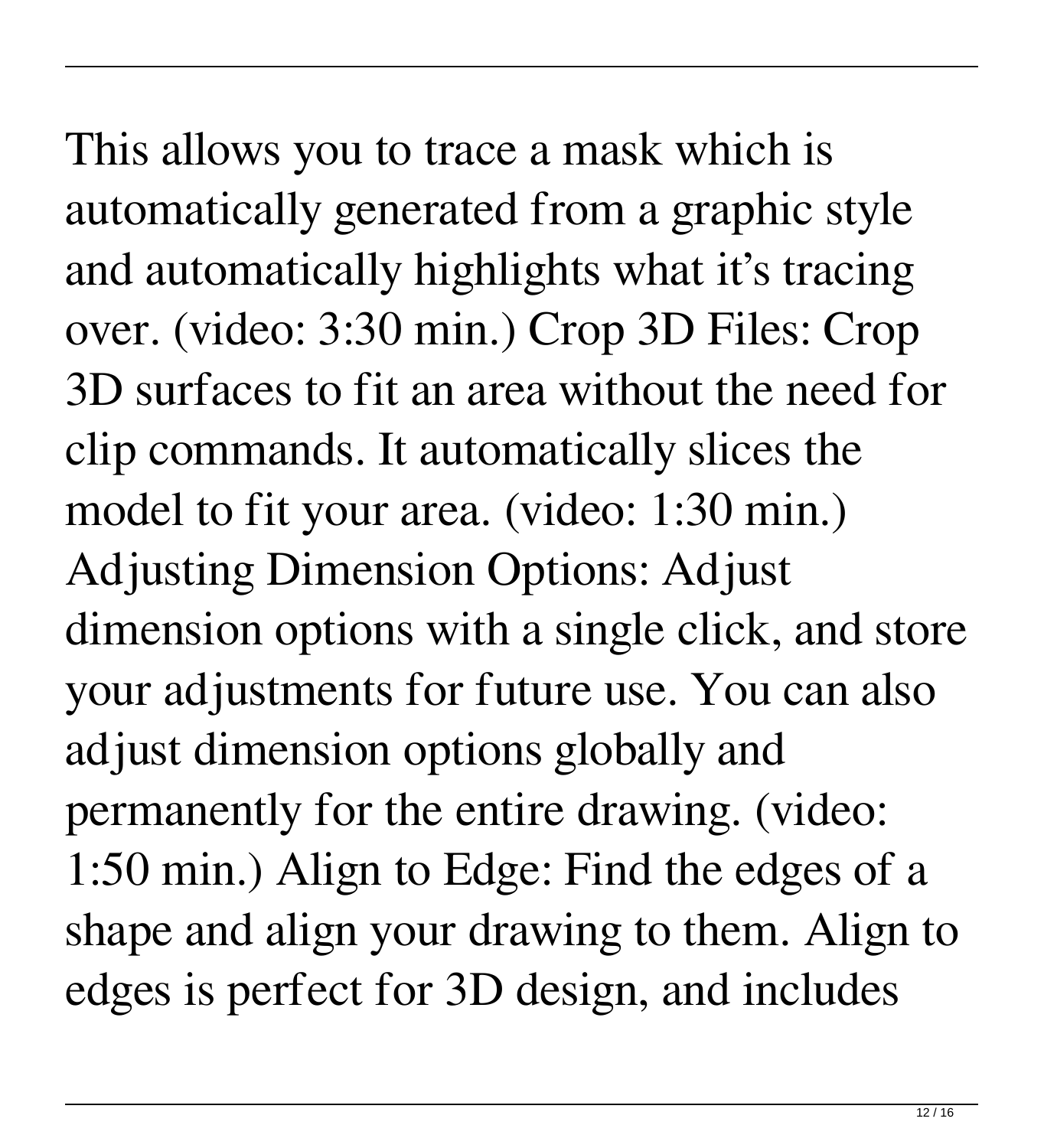automatic surface alignment. (video: 3:00 min.) New Options in 3D: A 3D view can now be on your screen at all times. This makes it easy to interact with 3D models during the planning stage of your design. (video: 2:30 min.) 3D Dimensioning: Dimensions and axis labels automatically apply to 3D models. You can even see where the axis information will appear on your drawing (video: 1:30 min.) Auto Dimension: Find the edges of a shape and auto dimension it. Auto dimension is perfect for 3D design, and includes automatic surface alignment. (video: 3:00 min.) QuickSnap: Finding objects is easy with QuickSnap. Find objects quickly with auto-complete, and access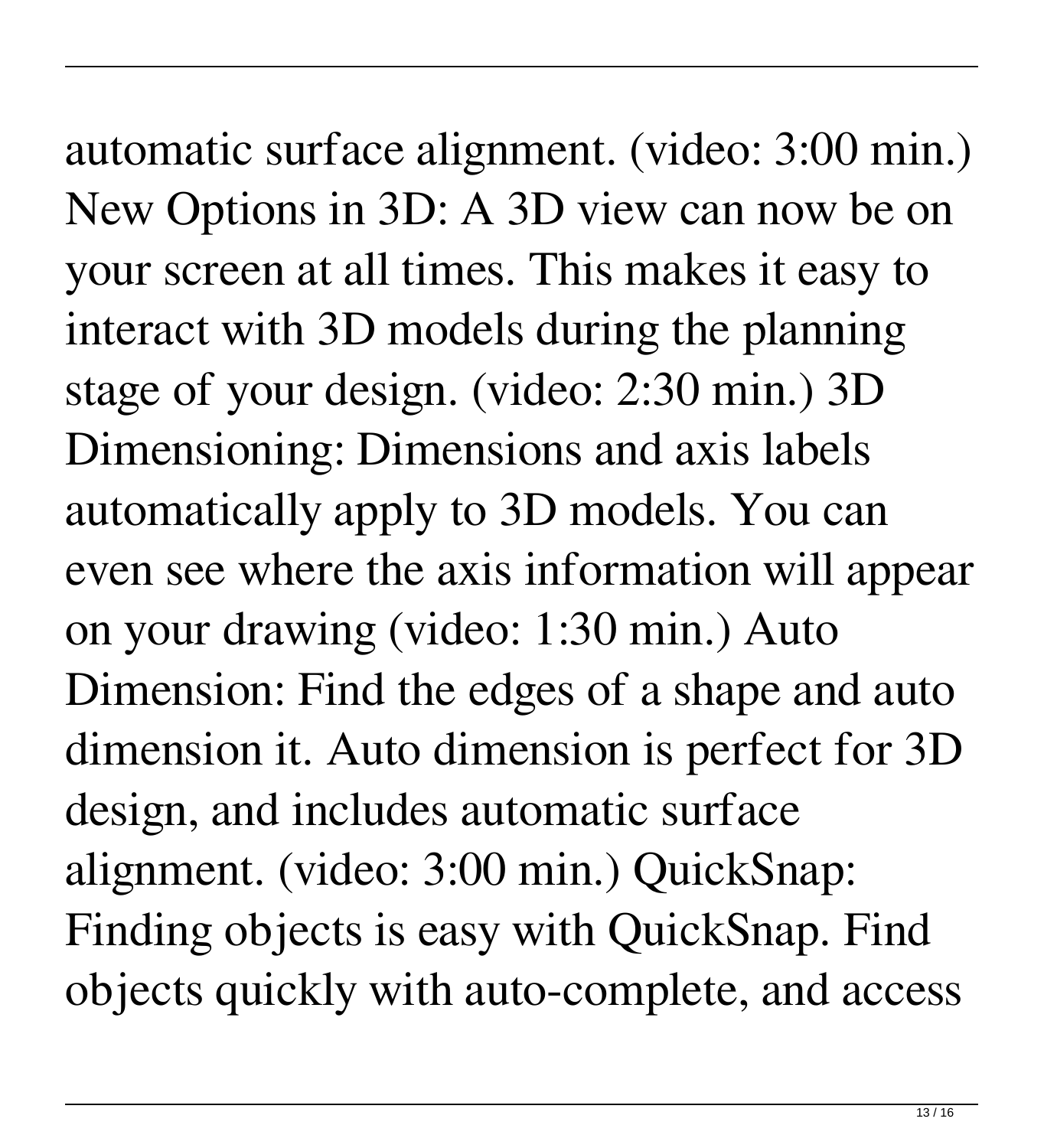a library of objects at the press of a button. (video: 2:30 min.) Storage Drawings: Save your drawings in the cloud, or store them locally to avoid data loss. Also, synchronize them with your mobile devices. (video: 2:30 min.) Power View: Power View is an impressive new display for your 3D models. You can arrange your models visually to discover new relationships between them. It's much easier to arrange models using Power View than through standard methods. (video: 2:00 min.) Editor Layout: Update your layouts in real time, and share and collaborate with your team in a new environment. It�